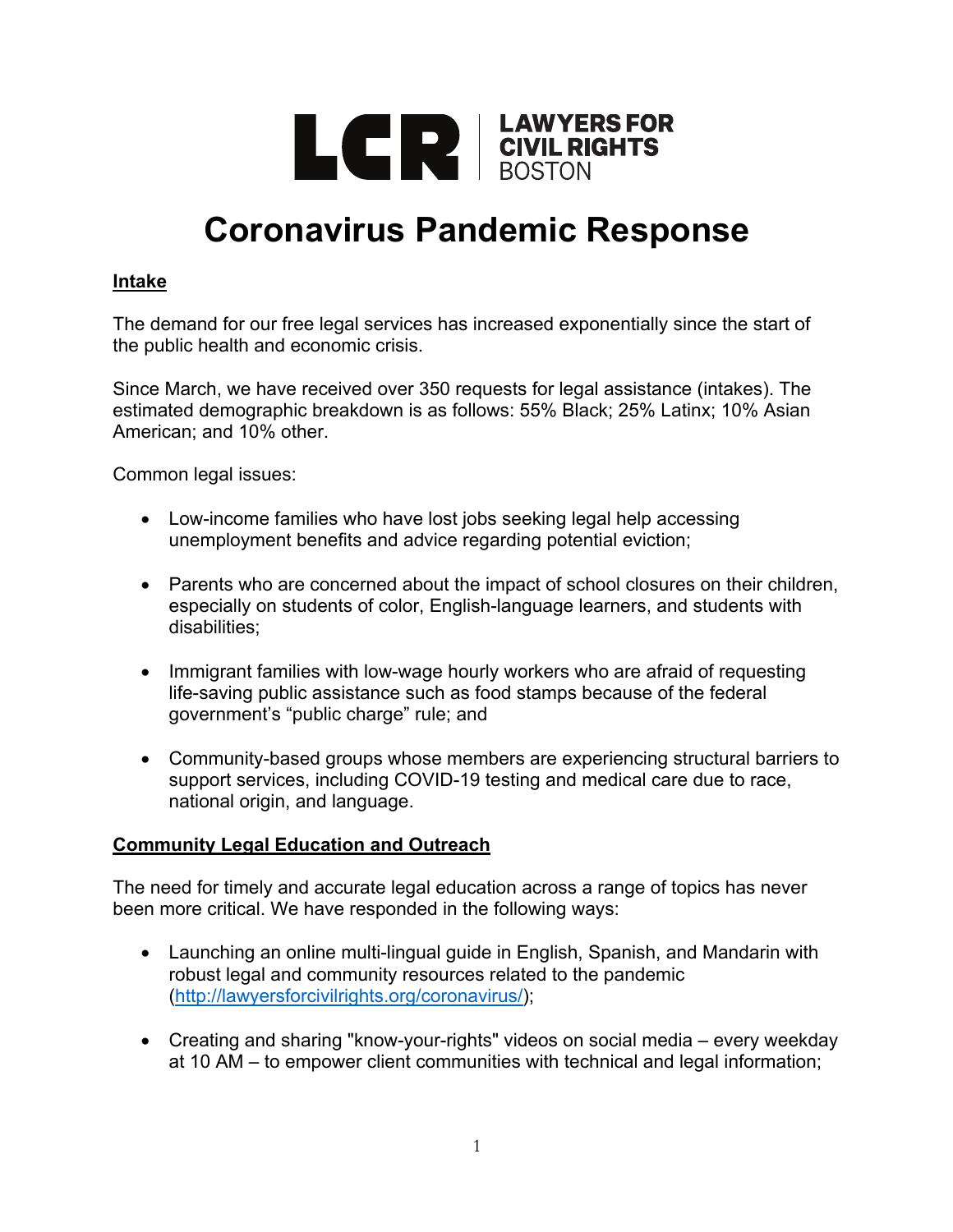- Disseminating legally accurate information and communicating directly with affected individuals through a bilingual legal hotline;
- Conducting virtual trainings, workshops, and legal clinics on the public charge rule to ensure that immigrant families access life-saving benefits without fear;
- Conducting bilingual community education to stop the spread of hate in the community and through social media targeting manifestations of discrimination such as #ChineseVirus in English and #VirusChino in Spanish; and
- Leading bilingual trainings for community groups and families surrounding the 2020 Census during the COVID-19 pandemic.



#### **Legal Advocacy**

At the same time, LCR continues to advocate for systemic change, particularly as the pandemic exposes and highlights deep structural inequities that mean our client communities are being hit the hardest during this public health and economic crisis.

In many cases, LCR's advocacy has brought about immediate change:

- Successfully urged the Commonwealth to revamp its unemployment application process to allow applications for unemployment benefits in Spanish across all platforms (telephone, online, etc.);
- Successfully secured a moratorium on evictions to help families shelter and quarantine;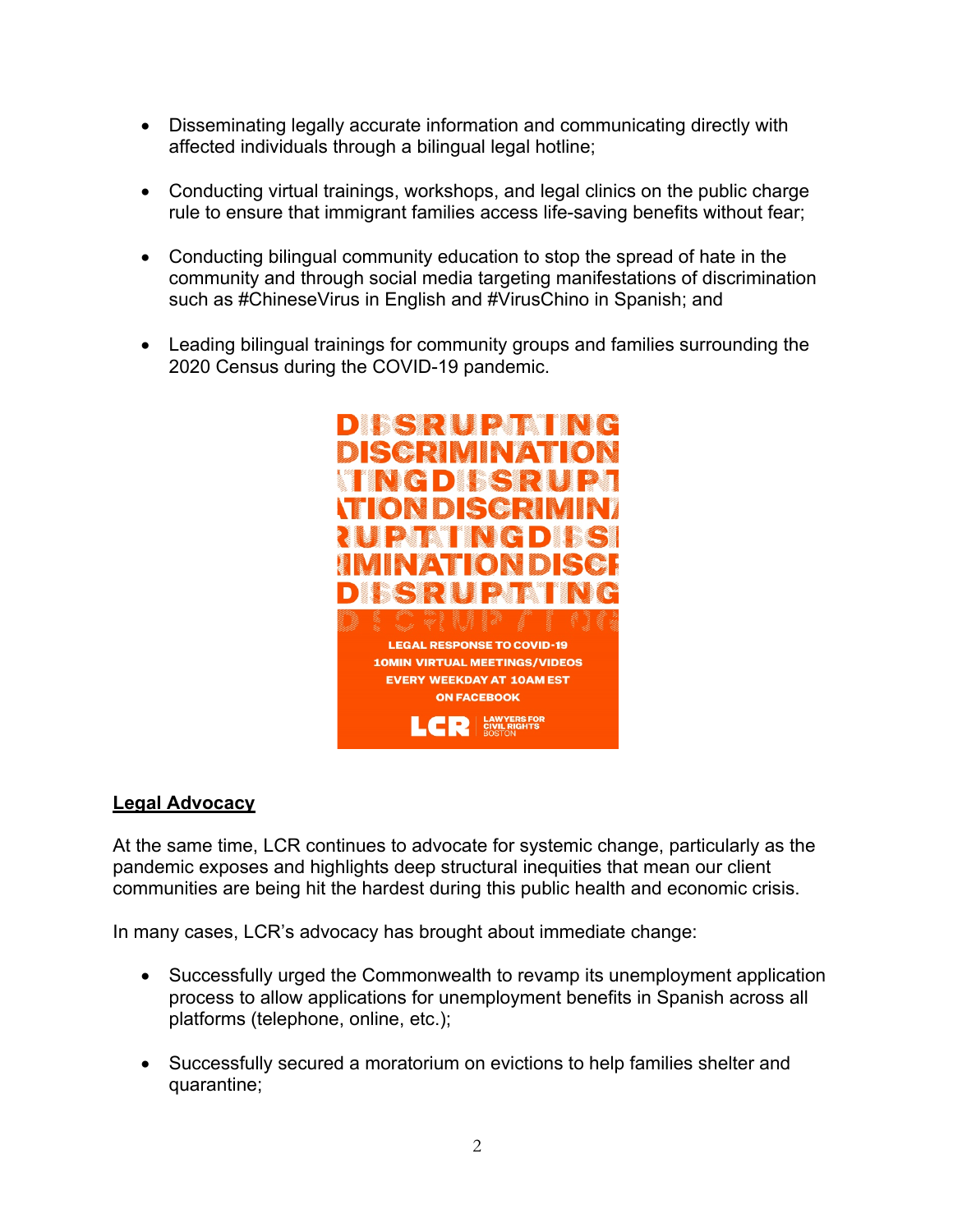- Successfully called on the Department of Public Health to release data showing the disparate impact of COVID-19 on people and communities of color such as Chelsea and Brockton;
- Successfully called on the U.S. Census Bureau to extend critical Census 2020 deadlines in light of public health restrictions on community outreach and engagement and requested additional appropriations to support grassroots community groups seeking to get out the count;
- Successfully called on the Social Security Administration (SSA) to address the strain of short deadlines for disability benefit applications and to create virtual opportunities for advocacy;
- Successfully called on the Internal Revenue Service (IRS) to move the April 15 deadline for filing individual tax returns so families can prioritize health issues. Both federal and state governments have now delayed filing deadlines;
- Helped ensure that low-income children have access to free breakfast and lunch during school closures, including advocating for both site-based "grab and go" options and meal delivery to eligible children via bus to their homes;
- Filed public records requests with federal officials to shed light on the slow response to the crisis, including efforts to cast COVID-19 as a "Chinese virus";
- Filed public records request with the Massachusetts Department of Elementary and Secondary Education (DESE) regarding the "digital divide" that has been increasingly exposed as a result of the move towards remote learning;
- Called for a moratorium on immigration raids, detentions, and deportations;
- Called on the Commonwealth to launch a dedicated fund to support families that don't qualify for unemployment or food stamps;
- Called on public transit authorities to make bus/train services available for free during the pandemic;
- Called on the State to establish a dedicated rental assistance fund;
- Drew attention to the environmental racism driving higher rates of infection and death in communities of color in an op-ed published in the *Bay State Banner*; and
- Drew attention to the deportation of COVID-19 in an op-ed published in English by *Latino USA*, an NPR affiliate, and in Spanish in *El Faro*, a prominent news outlet in Central America.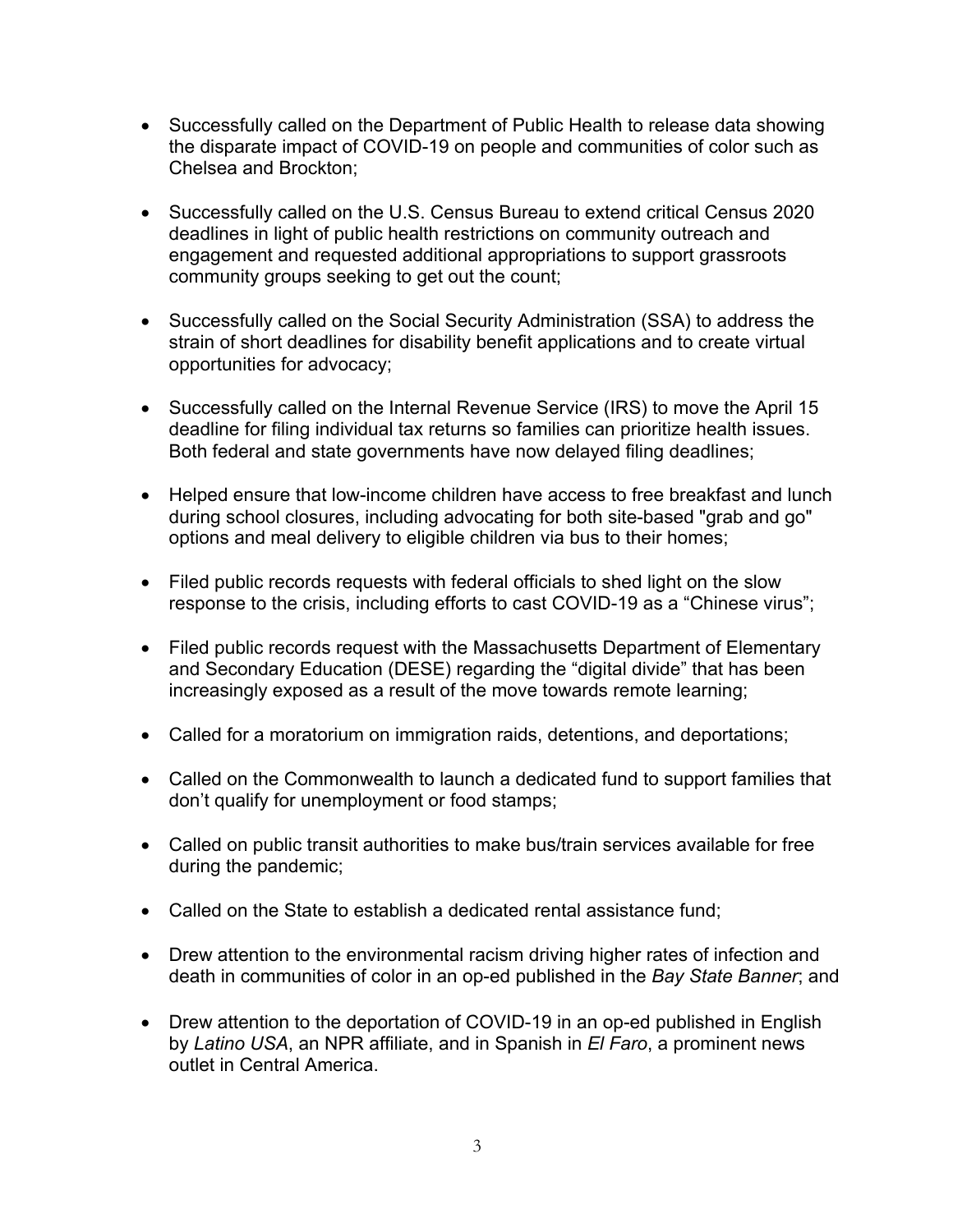#### Public Charge Client Profile

*LCR advised a patient at MGH-Chelsea with asylum who wants to apply for a green card who was terrified about applying for unemployment benefits and food stamps, which she desperately needs to survive during this pandemic. The patient had been told by a private immigration attorney that she was subject to the federal government "public charge" rule, and would be jeopardizing herself and her family if she applied for unemployment. Advising her in Spanish, we assuaged her fears. Crying, she thanked us.*

# **BizGrow**

Small businesses – and particularly minority- and women-owned businesses – have been hit hard during this public health and economic crisis. Working with Ropes & Gray and 30 other *pro bono* firms, LCR has ramped up our BizGrow services accordingly:

- As part of the COVID Relief Coalition, launched in partnership with Ropes & Gray, we are assisting small businesses with COVID-19 specific issues such as commercial leasing, employment law, taxes, and loan relief, including the payroll protection program (PPP);
- Since the crisis hit, we have provided *pro bono* legal services in partnership with law firms to over 200 small businesses on pandemic-related issues.
- We are continuously conducting bilingual technical assistance and community legal education on critical issues for small business, including SBA loans and unemployment benefits; and
- We have joined forces with Tufts Health Plan to provide one-time \$1000 grants to 20 small businesses to help them weather the crisis and re-open when it is safe to do so.

Due to the unprecedented demand for services during the pandemic, total BizGrow participation this year, including both individual services and workshop participation, has already topped 500 – which is close to our total for all of 2019.

BizGrow Client Email:

*Just want to say a big Thank You to you. You go above and beyond and it is because you care for us all. Just want you to know that you are making such a huge difference in so many lives, critical, life-changing difference. So thank you.*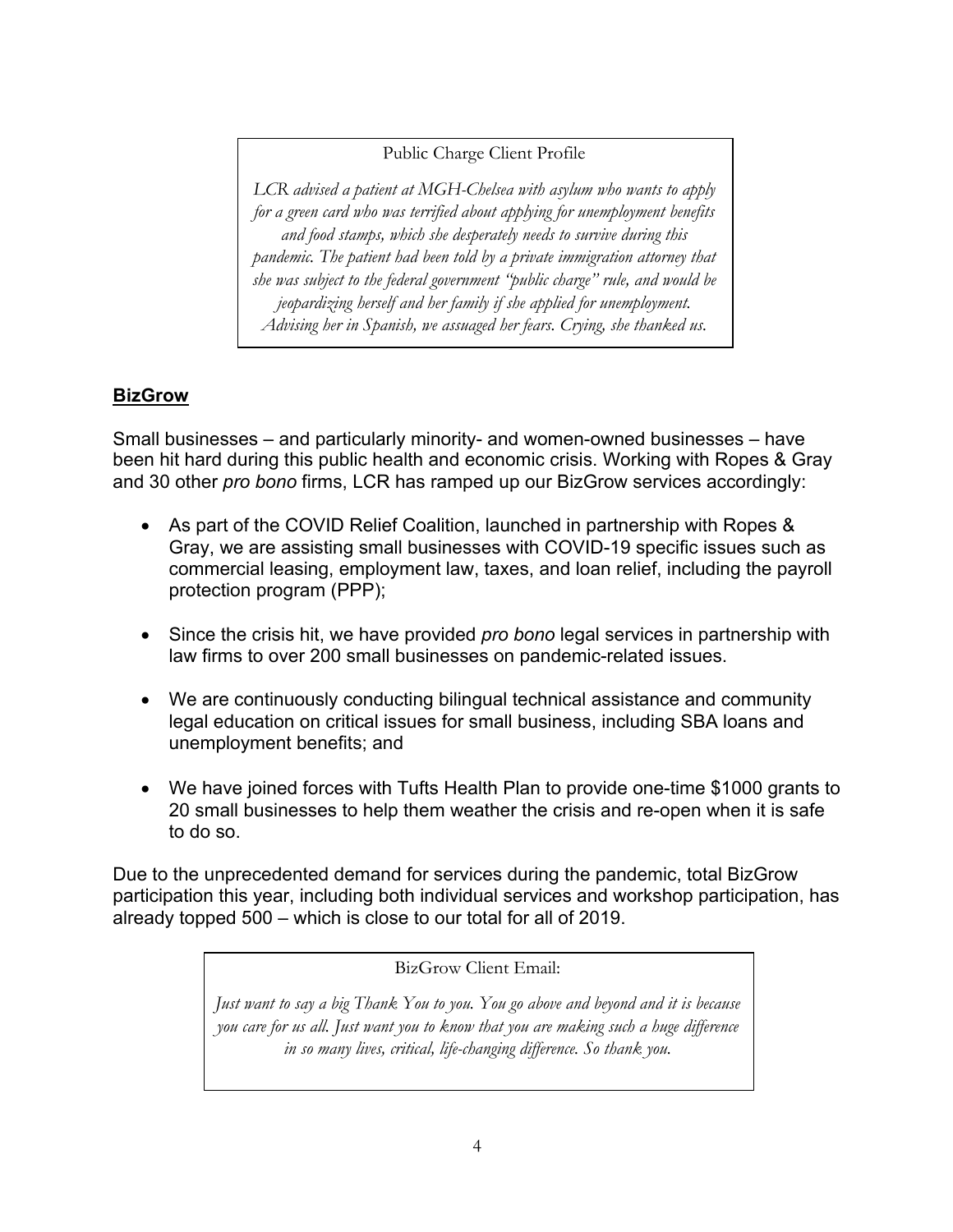# **Unemployment Assistance**

As a result of the unprecedented need for unemployment assistance, we have spearheaded a *pro bono* unemployment project in partnership with *pro bono* firms, including Zalkind, Nixon Peabody, and Mintz to assist low-income clients in accessing these much-needed benefits. Through this work, we have helped over 80 individuals in English and Spanish. At the same time, we have advocated on a systemic level for increased access to unemployment assistance (see above).

# **Medical-Legal Partnership**

Demand for services through our Medical-Legal partnership has skyrocketed during the current public health crisis, with over 138 appointments scheduled just since March (demographics: 50% Latinx, 17% Black, 2% Middle Eastern, 1% Asian-American, and 30% other). Chelsea has been recognized as one of the Commonwealth's "hot spots" for COVID-19 infections, and many clients are experiencing legal issues as a result. We continue to provide legal assistance virtually and remotely, on the full range of issues that our clients are facing, including accessing public benefits, avoiding eviction, and understanding the new public charge rule.

From a community ally:

*My patient, her family, and I are so grateful for your help today. I am amazed that I was able to reach out today, and in just a couple of hours you had replied with exactly the information needed to help this family. It will make such a difference for them. As they leave the hospital with a newborn tomorrow, I am so glad to have been able to help improve access to basic resources.*

# **Litigation**

In partnership with WilmerHale and Yale Law School, in our federal class action against ICE and Bristol County Sheriff Hodgson regarding unconstitutional and life-threatening conditions for civil immigration detainees at Bristol County House of Correction (*Savino v. Souza*), we have obtained significant relief:

- 50 individuals have been released on bail to safely quarantine and shelter with their families in their own homes;
- The federal court certified the class and issued a groundbreaking preliminary injunction ordering ICE to offer universal testing for all detained individuals and staff, and barring ICE from admitting new individuals to the facility;
- Our case is the first of its kind in the country to take on a facility as a class action. It has resulted in the most releases of any such litigation – civil or criminal –